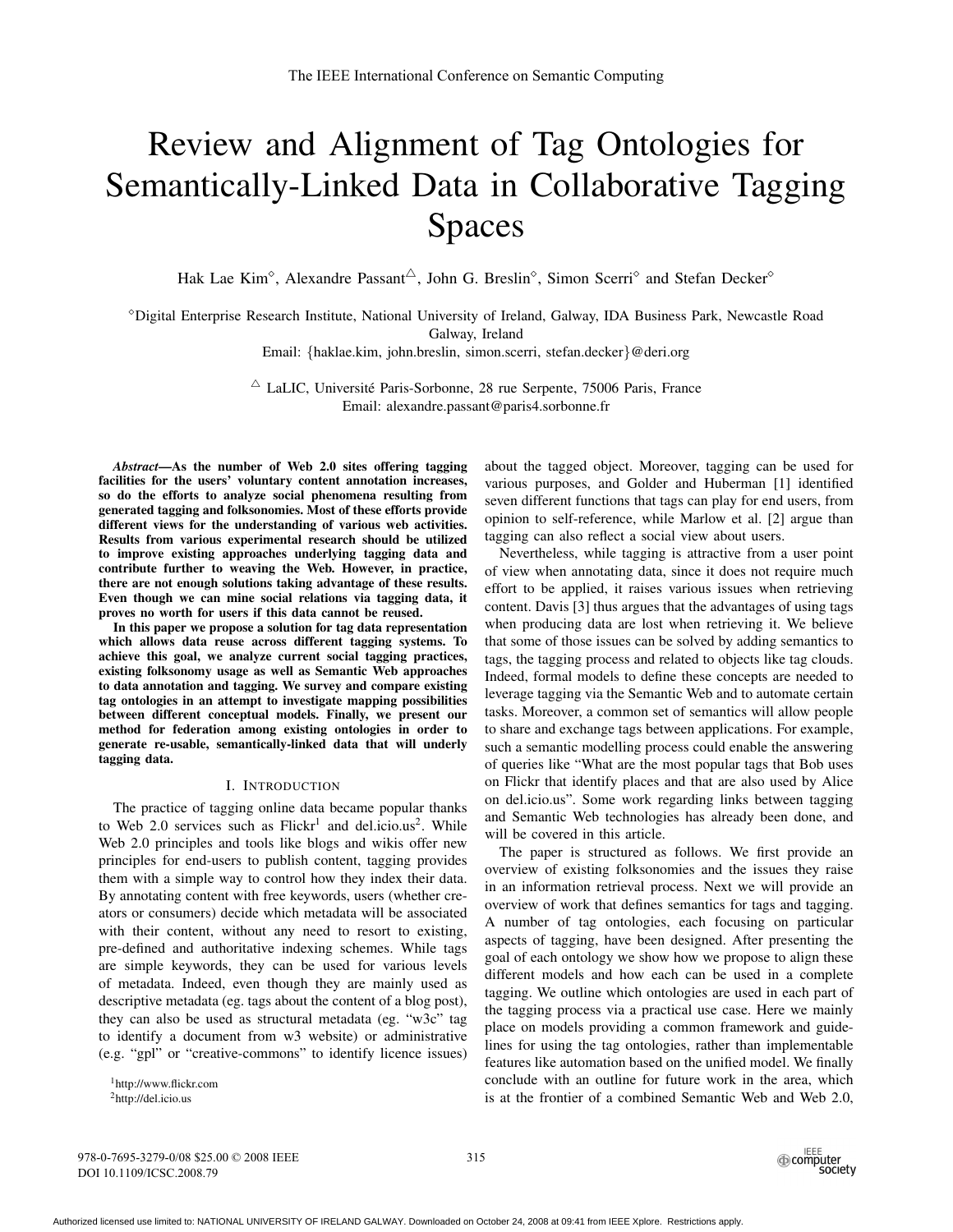also known as the Social Semantic Web [4].

## II. TAG ONTOLOGIES

A lot of scholarly work has been done on the topics of folksonomies and the Semantic Web, but relatively few studies have been carried out on tagging representation at a semantic level. However, a formal representation for tagging plays important roles to reflect various experimental results on the Web. Many studies have been performed in a lot of disciplines via innovative approaches. However, without consistent structures and semantics, contributions of these studies are unable to analyze the social phenomenon relating the folksonomies. In order to operate social ecosystems on the Web, we need various technical and social analyses for folksonomies as well as formal representation for adopting the results. The semantics of tagging data is primarily about an agreement on the meaning among people or a community in the social space. A common semantics provides a way to share tag representation among services. We now provide an overview of a number of existing efforts that had the common aim of representing the concepts and operations of tags and tagging.

## *A. Gruber's Conceptual Model*

Gruber [5] describes tagging as a relation between:

- An object, i.e. the resource to be tagged. For example, a bookmark, a picture, a blog post etc.
- A tag, i.e. the tag associated with the resource
- A tagger, i.e. the agent more generally a person that created the link between the tag and the object
- A source, i.e. the space where the tagging action has been performed, e.g.: Flickr, del.icio.us

Notably, Gruber defines the source as the scope of namespaces or universe of quantification for objects. This allows one to differentiate between tagging data from different systems and is the basis for collaborative tagging across multiple applications. Mika [6] already represented the tagging action from a theoretical point of view, but did not use this notion of source that Gruber introduces. Yet, while this model is widely commended, there is no implementation.

#### *B. Tag Ontology*

Using the tripartite  $Tagging(User, Resource, Tag)$  model Newman et al. [7] defined an ontology of tags and tagging, simply called the Tag Ontology, that describes the relationship between an agent, an arbitrary resource, and one or more tags. Thus, in his ontology, the three core concepts Taggers, Tagging, and Tags are used to represent the tagging activity. Contrary to Gruber [5], it does not represent the source of the tagging action. Yet, this ontology has been implemented (in OWL), is available on the Web, and is currently used in some projects such as Revyu.com<sup>3</sup>, a review website combining Web 2.0 and Semantic Web technologies.

Notably, in this ontology tags are represented as instances of the tags:Tag class which is assigned custom labels, i.e. the

<sup>3</sup>http://www.revyu.com



Fig. 1. Tagging activity using Tag Ontology

string representing the tag as seen by the user. Being instances of a class means that they are assigned a URI. URIs are a key feature of the Semantic Web, since, contrary to simple literals, they can be used as subject of triples, while literals can be only used as objects. This way, tags - identified by URIs can be linked together and people can semantically represent connection and similarities between tags. For this purpose the ontology introduces a tags:related property. Yet, this relation does not have much semantics, since it does not define the nature of the relation, e.g. if this a linguistic variation or because it identifies a similar topic. Another limitation is that the ontology does not define any cardinality constraint on the number of labels a Tag can have. This can raise problems since it allows a Tag instance to have two completely disjoint labels (i.e. a Tag instance with labels "RDF" and "Paris"), which makes no sense from a tagging point of view.

Still, this ontology reuses pre-defined Semantic Web vocabularies, making it compliant with existing standards. SKOS properties are used to model relations between tags and the Tag class itself inherits from skos:Concept. DublinCore is used to represent the date of a tagging action, with subproperties of dc:date. Finally, the ontology relies on FOAF to identify the tagger of a tagging action thanks to foaf:Person.

## *C. SCOT*

The Social Semantic Cloud of  $Tags<sup>4</sup>$  ontology aims to describe the structure and the semantics of tagging data and to offer social interoperability of the data among heterogeneous sources[8].

Both Tagcloud and Tag class in SCOT play a role to be able to represent social and semantic context of tagging, since both classes include users, tags, and resources and additional information to clarify tags' semantics. scot:TagCloud has properties that describe a certain user, tag spaces, number of tags, posts and co-occurrences and their frequencies, as well as updated information. The property scot: contains links scot:TagCloud to a set of scot:Tag instances. scot:Tag, as a subclass of tags:Tag from the Tag Ontology, describes a tag that is aggregated from individual tagging activities. This class has several properties such as

<sup>4</sup>http://scot-project.org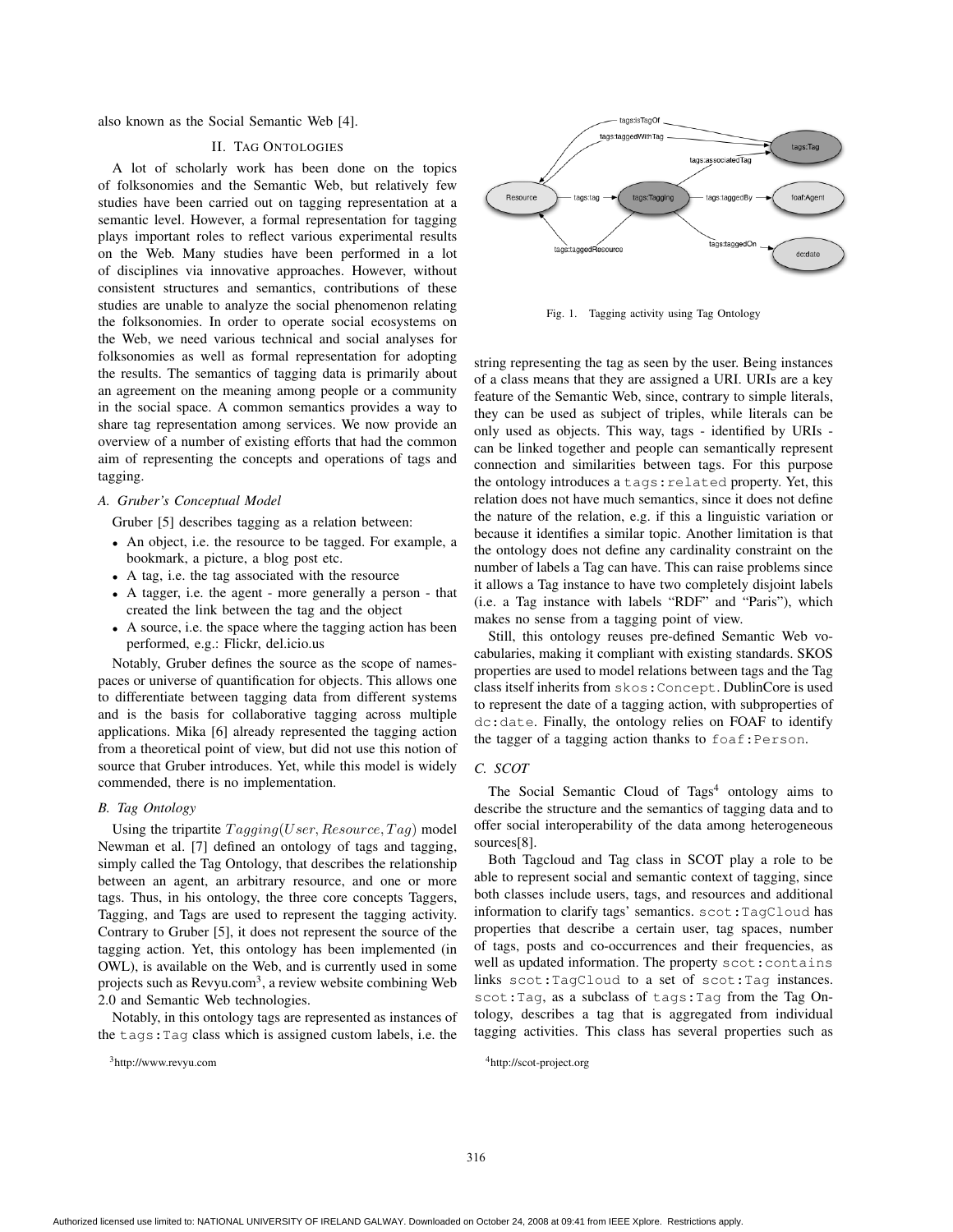

Fig. 2. Simplified folksonomy model in SCOT

scot:spelling\_variant, scot:synonym to solve tag ambiguities. We called these properties "linguistic property" since they focus on representing the meaning of the relationship between tags from a linguistic point of vie. In addition, this class has also properties to describe occurrence of a tag (i.e. scot:frequency). A tag itself has its own frequency. The frequency is not unique, but it is an important feature to distinguish or compare with other tags. We called it a "numerical property" The properties have their own numerical values by computing.

It is important to note that SCOT uses concepts and properties of Newman's model. As shown in Figure 1, the Tagging class represents tags themselves, the resources that are being tagged, and the users that create these tags (tags:taggedBy). The scot:Tagcloud class connects tags:Tagging instances via the property scot:tagging\_activity. In SCOT, we try to define the range values of tagging properties more specifically. For instance, tags:taggedResource has sioc:Item as a range value whereas tags:associatedTag has scot:Tag as its range. Individual tags in tags:Tagging are mapped to a resource with scot:Tag instance and then these tags are represented by a collection of tags underlying a scot:Tagcloud. Moreover, the property scot:tagging\_account represents an account of users in online services. Figure 2 illustrates the SCOT ontology model with integrating Newman's model.

At an individual level, created tags are ad-hoc/informal and must be relevant to a tagger and the tagger's view. Thus, tag sharing has to support aggregated views while keeping the

local context of each tagging activity. SCOT provides a tagging social structure for seamless tag sharing across heterogeneous users, applications or sources. For instance, suppose that a user uses the tag '*web*' three times in three different instances of tags:Tagging. The instance for the tag gather each tag with the URI, the property scot:aggregated\_tag has URIs for the each tag and the property scot: tag\_of is linked to sioc:Item. Moreover, this class represents not only a tag label, but also its absolute and normalized occurrences, spelling variants, and hierarchical structures (i.e. skos:broader and skos:narrower) with SKOS. Listing 1 shows a snippet of SCOT data.

| <scot:tagcloud></scot:tagcloud>                                      |
|----------------------------------------------------------------------|
| <scot:tagging_activity></scot:tagging_activity>                      |
| <tags:tagging< td=""></tags:tagging<>                                |
| rdf:about="http://bloqweb.co.kr/scot/tagging/12">                    |
| <tags:taggedresource< td=""></tags:taggedresource<>                  |
| rdf:resource="http://bloqweb.co.kr/?r=1"/>                           |
| <tags:taggedby< td=""></tags:taggedby<>                              |
| rdf:resource="http://bloqweb.co.kr=sioc/user/1"/>                    |
| <tags:associatedtag< td=""></tags:associatedtag<>                    |
| rdf:resource="http://bloqweb.co.kr/tag/web"/>                        |
| <tags:taggedon>2008-02-17</tags:taggedon>                            |
|                                                                      |
|                                                                      |
| <scot:contains></scot:contains>                                      |
| <scot:taq rdf:about="http://bloqweb.co.kr/scot/taq/web"></scot:taq>  |
| <tags:name>web</tags:name>                                           |
| <scot:own_afrequency>113</scot:own_afrequency>                       |
| <scot:own_rfrequency>38.70</scot:own_rfrequency>                     |
| <scot:last used="">2008-01-30</scot:last>                            |
| <scot:aqqreqated_taq< td=""></scot:aqqreqated_taq<>                  |
| rdf:resource="http://bloqweb.co.kr/taq/web"/>                        |
| <scot:taq_of rdf:resource="http://bloqweb.co.kr/?1=6"></scot:taq_of> |
| $\langle$ /scot:Taq>                                                 |
| <scot:contains></scot:contains>                                      |
|                                                                      |
|                                                                      |

Listing 1. Example of SCOT data in RDF/XML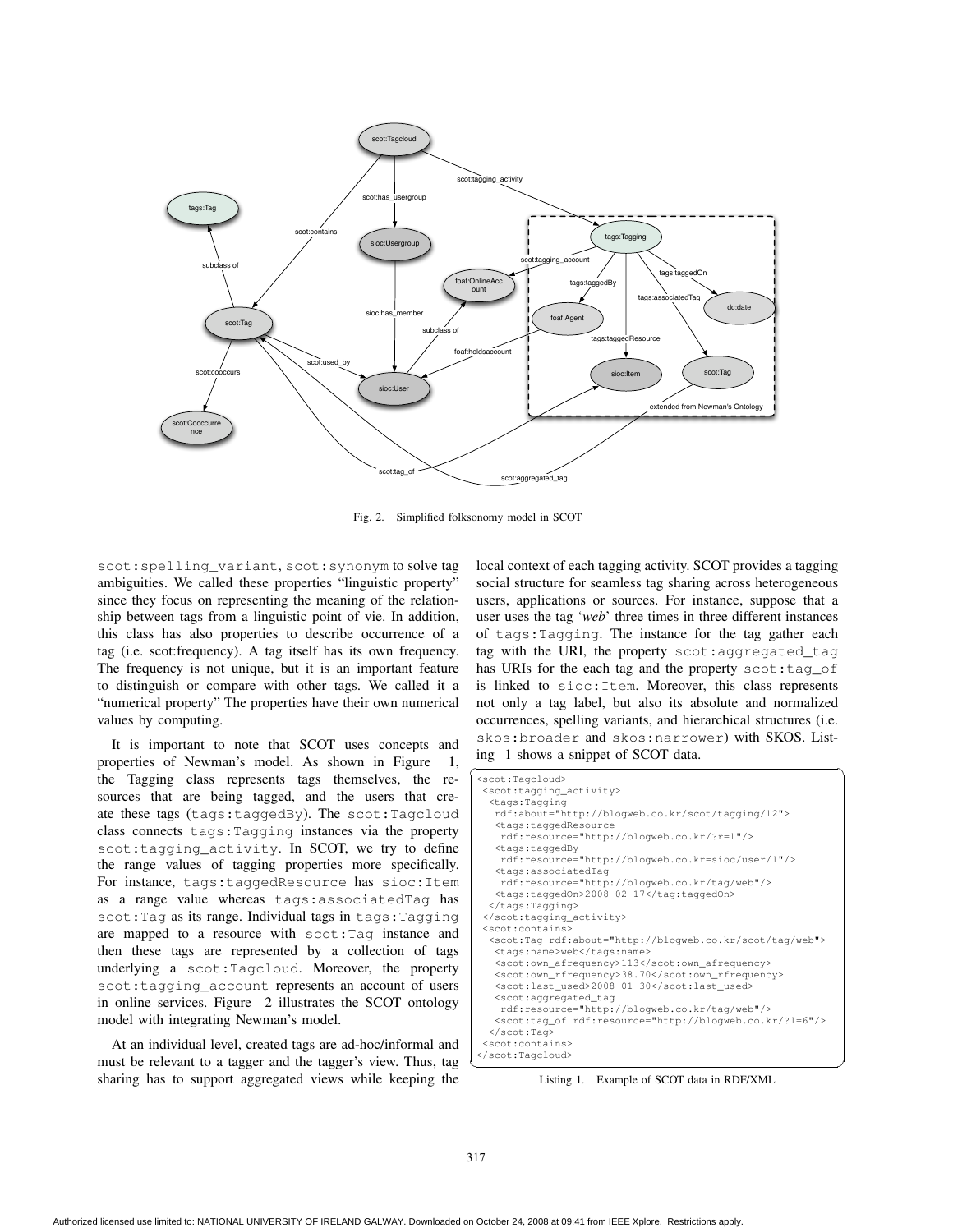

Fig. 3. Tags' local and global meaning in MOAT

SCOT allows the exchange of semantic tag metadata for reuse in social applications and enables interoperation amongst data sources, services, or agents in a tag space. These features are a cornerstone to being able to identify, formalize, and interoperate a common conceptualization of tagging activity at a semantic level. SCOT Exporter for WordPress<sup>5</sup> can extract tagging data from WordPress and then generate SCOT instance in the blog. This process is totally automatically performed with real time updates. So far, the SCOT ontology has been used in the int.ere.st web site which provides search, bookmarking and integrating tagging data among heterogenous users, sources, or applications [8].

# *D. MOAT*

MOAT's<sup>6</sup> - Meaning Of A Tag - goal is to provide a Semantic Web model to define the meaning of tags in a machine-readable way [9]. To achieve it, MOAT defines:

- the *global meanings* of a tag, i.e. the list of all meanings than can be related to a tag in a complete folksonomy;
- the *local meaning*of a tag, i.e. the meaning of a tag in a particular tagging action.

Indeed, for instance, the tag *"paris"* can mean - depending on the user, the context and other factors - a city in France, a city in the USA, or even a person. Yet when someone uses it in a tagging action, it has a particular meaning, for example the french capital. Thus, MOAT extends the usual tripartite model of tagging action to the following quadripartite model:  $Tagging(User, Resource, Tag, Meaning)$ . Using MOAT, those meanings (both *global* and *local*) can be defined without ambiguity by the tagger. MOAT provides a machine-readable format, using a particular ontology, to allow computers to understand these meanings, relying on

<sup>6</sup>http://moat-project.org

URIs of existing concepts from knowledge bases as DBpedia<sup>7</sup>, GeoNames<sup>8</sup>, or even corporate knowledge bases to define it.

Figure 3 shows how MOAT models those meanings and reuses the Tag Ontology. MOAT introduces a Tag class as a subclass of Newman's Tag one. This subclass addresses one of the problem of the Tagging Ontology we referred to earlier, and through an OWL cardinality constraint it is only allowed to have one unique label for a given Tag instance.

| <tags:restrictedtagging></tags:restrictedtagging>         |
|-----------------------------------------------------------|
| <tags:taggedresource< td=""></tags:taggedresource<>       |
| rdf:resource="http://apassant.net/drupal-5.5/?q=node/6"/> |
| <sioc:has creator<="" td=""></sioc:has>                   |
| rdf:resource=                                             |
| "http://apassant.net/drupal-5.5/?q=sioc/user/1%23 user/>  |
| <tags:associatedtag< td=""></tags:associatedtag<>         |
| rdf:resource="http://tags.moat-project.org/tag/spargl"/>  |
| <moat:taqmeaning< td=""></moat:taqmeaning<>               |
| rdf:resource="http://dbpedia.org/resource/SPAROL"/>       |
|                                                           |

Listing 2. Example of MOAT tagging action

Each tag is linked to one or more moat:Meaning instances, which represent the meaning(s) of a tag without any context. Each meaning must have one unique URI identifying it (eg: *¡http://dbpedia.org/resource/Paris¿*), and be linked to the agents that defined this meaning, relying on FOAF. In that way, in the folksonomy space, meanings of tags are related to the URIs of people who assigned it:  $Meanings(Tag) = \{ (Meaning, \{User\}) \}.$  To represent the context of a tag in a certain tagging action, using the quadripartite model defined before, MOAT relies on the tags:RestrictedTagging class from Newman's ontology, and introduces a moat:tagMeaning property that allows to link to the meaning of the tag in this particular context, as the previous snippet of code shows (Listing 1)

<sup>5</sup>http://scot-project.org/applications/wp-exporter/

<sup>7</sup>http://dbpedia.org <sup>8</sup>http://geonames.org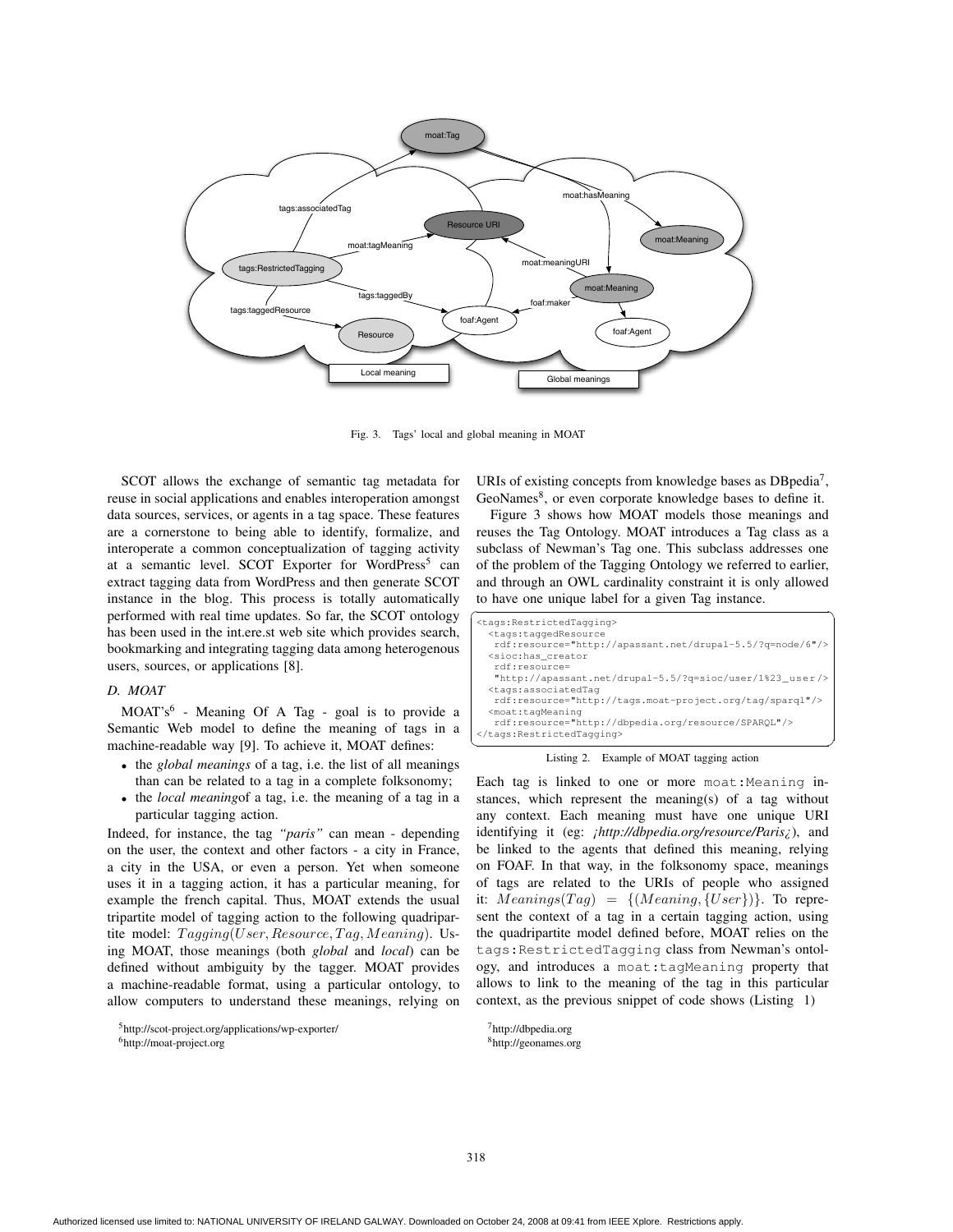Moreover, MOAT introduces a social aspect that lets people share their tags - and their meanings - within a community by subscribing to a MOAT server, as they could do with the Annotea annotation server. They subscribe to a tag server in which they can share and update tag meanings, and use it when tagging content. When a user tag content, the client queries the server to retrieve tag meanings and let the user choose which one is the most relevant one, regarging the context. While it provides a model to represent those meanings, there is no automation, or Natural Language Processing to assist the user in chosing a new or existing tag when querying a post. Yet, the MOAT client for Drupal<sup>9</sup> features interaction with the Sindice<sup>10</sup> search engine to help users chose a new URI if no relevant meaning is found. MOAT will also, in the future, rely on social networking to give higher priority to tags used by friends within a community when suggesting meanings for a given tag.

Thanks to this framework and its model, MOAT aims to provide an easy way to bridge the gap between free-tagging and semantic indexing. While users can still benefit from the simplicity of free-tagging when annotating content, linking to URIs offers a way to solve tagging ambiguity (a single tag can be related to different URIs) and heterogeneity (various tags can be related to a single URI). Moreover, using MOAT, tagged content can be linked to URIs of reference datasets, leveraging tags and tagged content to the Linked Data web<sup>11</sup>. Then, relationships defined in those datasets can be used to suggest relevant content, e.g. suggesting posts tagged "paris" from posts tagged "france" since related concepts are interlinked in DBpedia, solving the usual problem of lack of organisation in tag systems.

## *E. Other Related Work*

A study regarding a formal specification for folksonomies has been carried out on various applications. Some efforts<sup>12</sup> <sup>13</sup> discussed representing tagging data in an early stage, although no specific representation methods resulted. Knerr [10] describes the concept of tagging in the "*Tagging Ontology*". The ontology consists of time, user, domain, visibility, tag, resource, and type. Although his ontology covers different aspects (e.g. visibility), main ideas and concepts largely overlap with those in the Tag Ontology. The NEPOMUK Annotation Ontology  $(NAO)^{14}$  provides vocabulary that is commonly required to annotate resources on the Social Semantic Desktop <sup>15</sup>vision, which defines a user's personal information environment as a source and end-point of the Semantic Web. In SIOC, the Tag class is given as the object of sioc:topic to indicate the keywords assigned to a Post or Item [11].

Table I summarizes core concepts and characteristics of the mentioned ontologies. Gruber's conceptual model represents

<sup>11</sup>http://linkeddata.org

a tagging activity of individual users consisting of a relation with five parameters, i.e. the basic tagging model plus source and polarity. In particular, Newman's Tag Ontology aims to model of the tripartite representation of tagging and a temporal aspect. This ontology can be considered a basic model for representing tagging data, and in fact the ontology has been extended by other models. Meanwhile, core concepts of SCOT and MOAT do not match in Table I because they have different goals. The former describes tagclouds sharing tags among a set of users and applications, while the latter extends the tripartite tagging relation with a meaning representation that can be shared between users and used in tagging actions.

There is a number of projects related to tagging. The TagCommons project<sup>16</sup> focuses on sharing and interoperating over tagging data. The Tagora project<sup>17</sup> aims to provide the "Semiotic Dynamics of online Social Systems" through data analysis, modeling and theoretical constructions of social tagging. The OpenTagging project<sup>18</sup> also strives to make tagging data open, more universal, and apply it across any number of social tagging sites. These projects would benefit if there is a means of adopting and using tag ontologies, thus bridging Semantic Web and Web 2.0 technologies, even if they themselves had no Semantic Web vocabulary underlying tagging data.

Some tools also rely on Semantic Web technologies to offer advanced tagging features to their users. Gnizr is a personal bookmark manager that allow people to link their tags together, using the SKOS [12] vocabulary, and to tag and retrieve content using these same tags. SweetWiki [13] is a semantic wiki in which users can organize the tags they use to annotate their pages. Moreover, this approach reuses the wiki principles, since the tag categorisation is not restricted to a given user, but is open to anyone using the wiki.

Finally, on a smaller extent, microformats rely on a rel-tag<sup>19</sup> microformat that can be used to mark-up keywords on HTML documents and define them as tags. These can then be extracted by search engines as Technorati does. Yet, as all microformats, their semantics are less powerful in comparison to what can be done with the previously mentioned RDF models, and with RDF in general.

## III. FEDERATING TAG ONTOLOGIES

As we highlighted in the previous section, each ontology was designed for a specific use case. A single ontology does not satisfy some tagging process and queries to support all full-fledged aspects in terms of collaborative tagging. Thus, there is a need to align those ontologies, so that using one ontology at a certain point will not allow using another one, for the same tag or tagging action on a next level. This would enable sets of tags to interlink, thus maximizing the usefulness of tagging data. It is worth noting that the tagging process cannot be separated from the resources to which a set of tags

<sup>19</sup>http://microformats.org/wiki/rel-tag

<sup>9</sup>http://moat-project.org/clients

<sup>10</sup>http://sindice.com

<sup>12</sup>http://tagschema.com/blogs/tagschema/

<sup>&</sup>lt;sup>13</sup>http://blogs.sun.com/bblfish/entry/search\_tagging\_and\_wikis

<sup>14</sup>http://www.semanticdesktop.org/ontologies/nao/

<sup>15</sup>http://nepomuk.semanticdesktop.org/

<sup>16</sup>http://tagcommons.org

<sup>17</sup>http://www.tagora-project.eu

<sup>18</sup>http://opentagging.org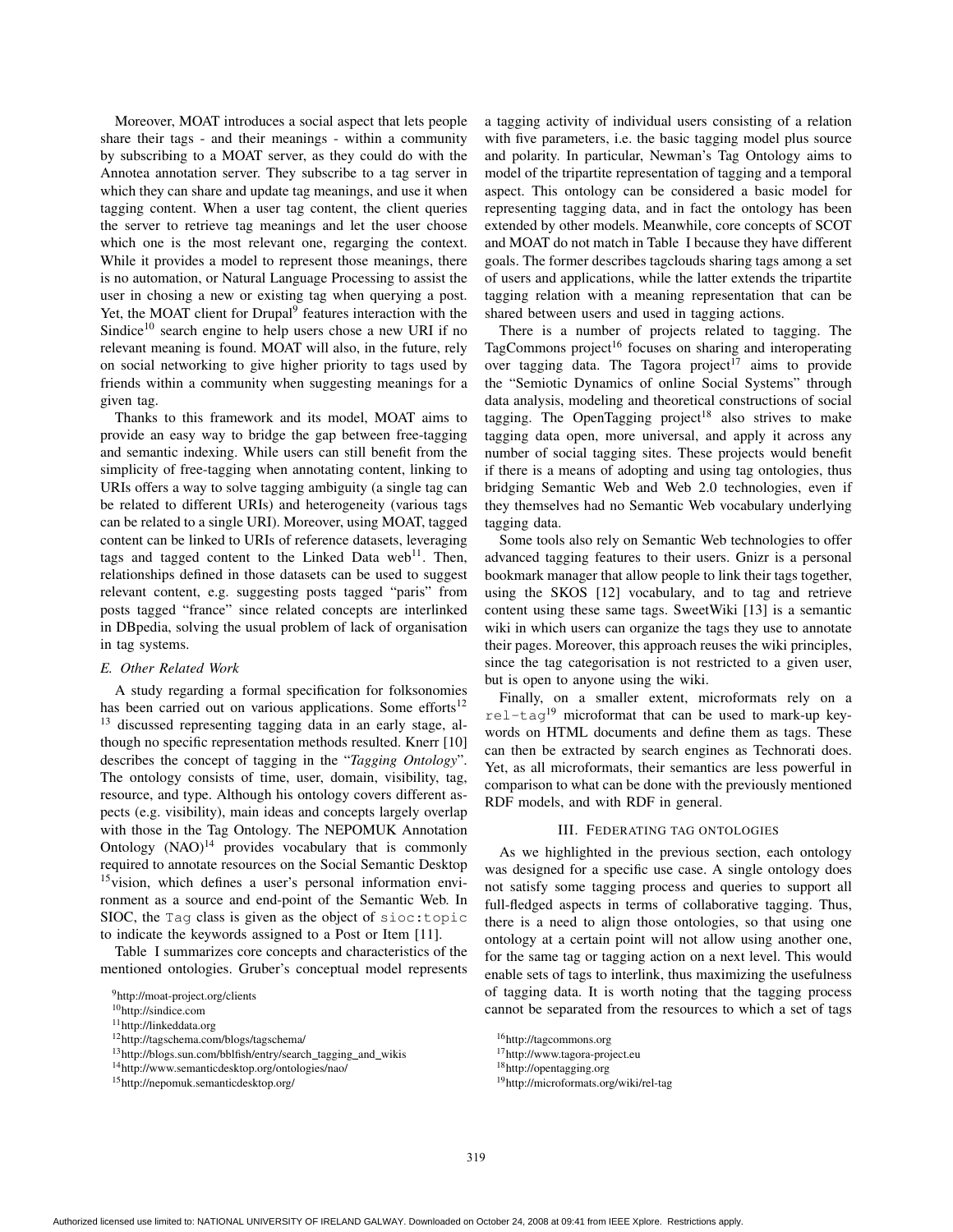TABLE I COMPARISON OF TAG ONTOLOGIES.

| Ontology       | Namespace               | Core Concepts |                  |                      |                  |                | Update     |           |                          |
|----------------|-------------------------|---------------|------------------|----------------------|------------------|----------------|------------|-----------|--------------------------|
|                |                         | Who           | What             | When                 | Where            | How            | Format     |           | Applications             |
| Gruber         |                         | Tagger        | Tag              | <b>TagAssertTime</b> | <b>TagSource</b> | <b>Tagging</b> | -          |           |                          |
| Tag Ontology   | $\text{tags}^a$         | foaf:Agent    | $Ta\overline{g}$ | taggedOn             | taggedResource   | Tagging        | <b>OWL</b> | Dec. 2005 | revyu.com                |
| TagOnt         |                         | Tagger        | Tag              | isTaggedOn           | hasTagged        | Tagging        | OWL        | Jan. 2007 | $\overline{\phantom{a}}$ |
| Echarte et al. |                         | User          | Tag              | hasDateTime          | Source           |                | OWL        | 2007      | $\overline{\phantom{a}}$ |
| <b>SCOT</b>    | $\operatorname{scot}^b$ | sioc:User     | Tag              | updated              | tagspace         | tags:          | <b>OWL</b> | March     | int.ere.st               |
|                |                         |               |                  |                      |                  | Tagging        |            | 2008      | relaxseo.com             |
|                |                         |               |                  |                      |                  |                |            |           | www.openlinksw.com       |
| <b>MOAT</b>    | $\text{m}$ oat $^c$     | foaf:Agent    | Tag              | use Tag ontology     |                  |                | OWL        | Feb.      | www.openlinksw.com       |
|                |                         |               |                  |                      |                  |                |            | 2008      | lodr.info                |
| <b>NAO</b>     | nao <sup>a</sup>        | Party         | Tag              | created              | Resource         |                | <b>NRL</b> | August    | <b>NEPOMUK</b>           |
|                |                         |               |                  | modified             |                  |                |            | 2007      |                          |

*<sup>a</sup>*http://www.holygoat.co.uk/owl/redwood/0.1/tags/

*<sup>b</sup>*http://scot-project.org/scot/ns

*<sup>c</sup>*http://moat-project.org/ns#

*<sup>d</sup>*http://www.semanticdesktop.org/ontologies/nao/ontologies/2007/08/15/nrl#



Fig. 4. Use case for defining the meaning of tags and for linking resources

is assigned and neither to the users who performed the tagging. In order to make it possible for this federation to support the tagging process, we should consider to use more extensive vocabularies such as SIOC, FOAF, SKOS, or DC.

Aligning RDF vocabularies has the advantages of providing an open, standardized access mechanism to enable people to share their data on the Web. The starting point for federating ontologies is in the "four tenets of Linked Data" as mentioned by Berners-Lee in an article [14] and coined in [15]. Our work can pave the way for making social links in tagging data via RDF vocabularies and of constructing more concrete practical cases.

Part of our work thus focused on how to federate these ontologies, and defining a use case for each stage of the process thanks to this federation. In particular, we will consider the federation among SCOT, MOAT and SIOC, since the ontologies have been used and updated in communities.

## *A. Prerequisites*

As we explained before, the Tag Ontology from Newman provides a nice basis for describing tagging ontologies. In fact, SCOT and MOAT are currently using it to represent a Tag. Yet,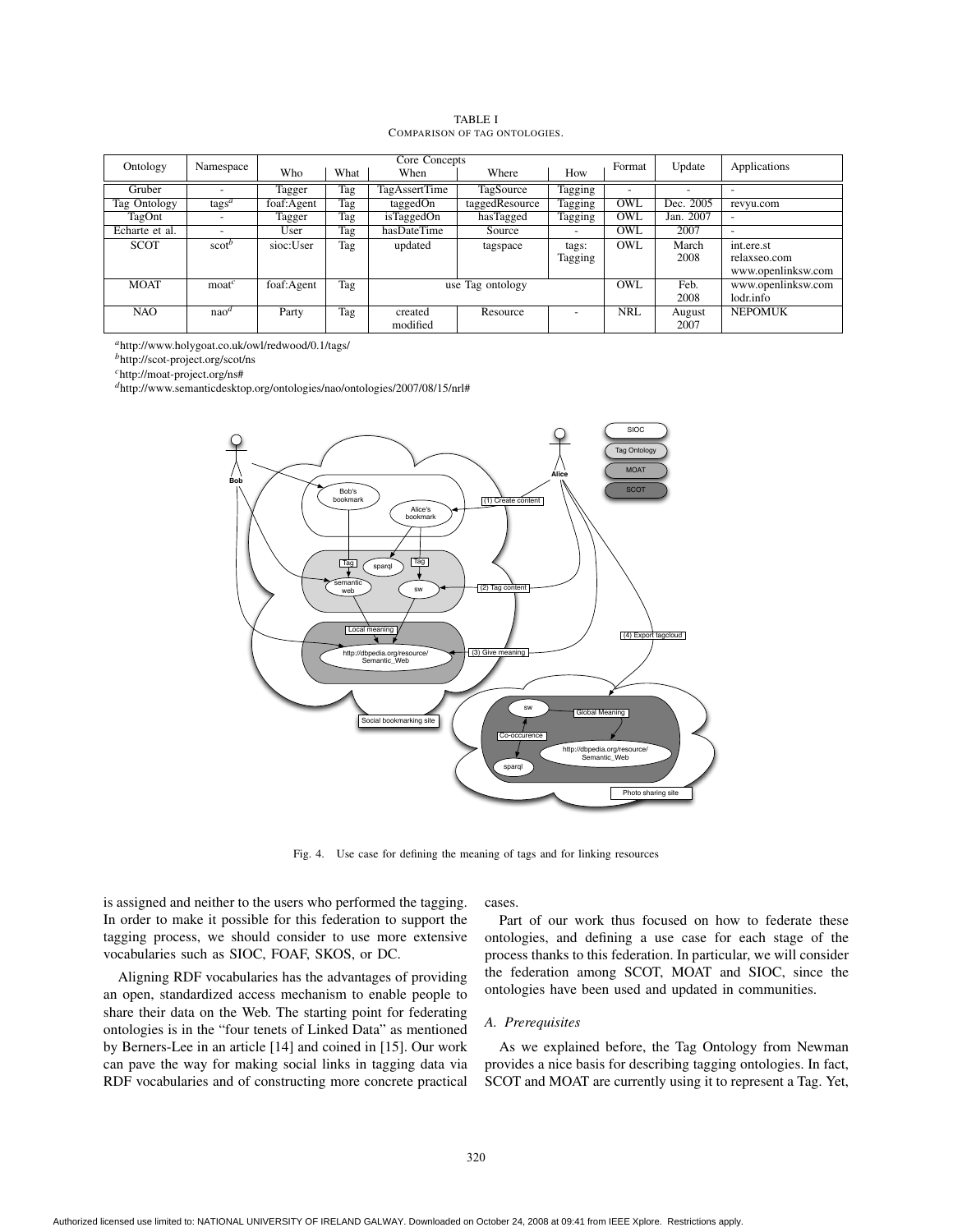

Fig. 5. Federation among RDF vocabularies

SCOT currently does not define cardinality restriction for its label, whereas MOAT does. Having such a restriction in SCOT would be helpful, since it deals with synonyms as well as casesensitive variations of a tag. Having a single unique label for each tag would thus make sense. In order to align the Tag representation of all these ontologies, having the cardinality restriction in SCOT and subclassing the MOAT tag from SCOT Tag would make sense. Moreover, in order to align MOAT and SCOT one step further, we suggest that SCOT uses the RestrictedTagging to represent tagging actions, rather than the single Tagging object. In this way each SCOT tagging action could be easily extended to MOAT, and each MOAT Tagging action could then be exported into SCOT and its tagclouds representation.

## *B. Defining meaning of tags*

In order to represent how these ontologies, once aligned, could be used together, Fig. 4 represents the following use case, and shows which ontologies are used at each stage.

- First, Alice and Bob both add a website about a Semantic Web conference on their social bookmarking service. The bookmark is modeled thanks to SIOC and its type module (1).
- Then, both of them tag it, with different tags, 'sw' for Alice, and 'semantic web' for Bob (2).
- Since this service is MOAT compliant, they both add a meaning to their tag, which, in spite of different tags, is the same URI, i.e. <*http://dbpedia.org/resource/Semantic Web*> (3).
- Finally, Alice decides to export her tageloud to her photo manager to add pictures of the conference, using SCOT. Since the photo manager is also a consumer for the same MOAT server as the social bookmarking tool, the tags of the tagcloud keep their global meaning from one service to another, so that she can reuse the tag 'sw' to bookmark her pictures, and give it the same meaning. This would also allow Bob's friend to use a new tag 'semantic web' and re-use the same meaning URI from DBpedia. (4)

This scenario shows how tagging can be 'translated' from one site to another, while keeping all its properties thanks to the combination of Tag Ontology, SCOT and MOAT; in order to annotate any SIOC-described content.

#### *C. Sharing Tag Clouds*

Let's look from a different angle at the same situation. If Alice and Bob use SIOC on the sites, all posts could be represented by SIOC instances and they can define a meaning of a certain tag underlying MOAT. It might be a solution because such RDF vocabularies provide a method to interlink different